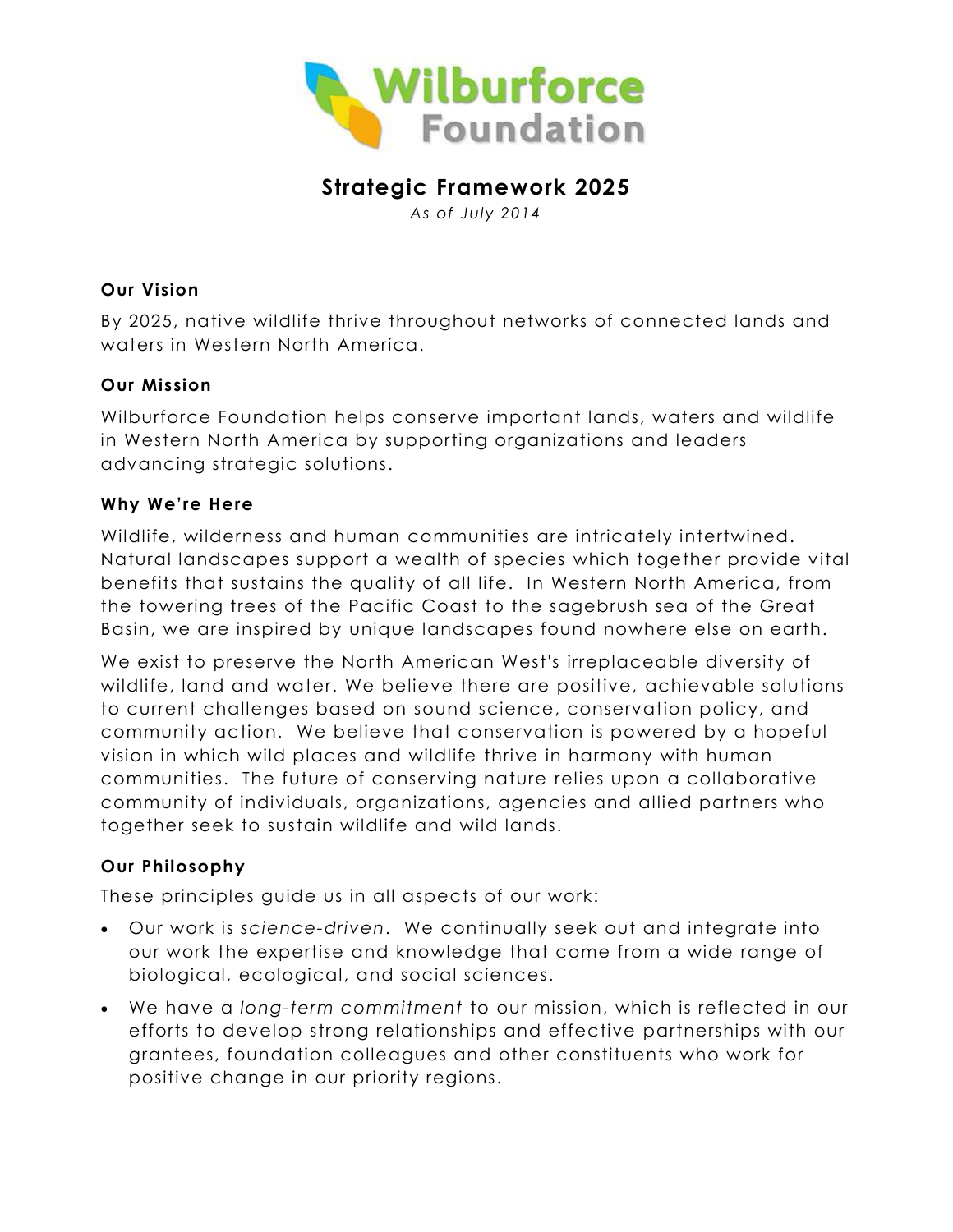- *Integrity and respect* are essential in our institutional and individual interactions with the public, our grantees, our colleagues, and among our staff.
- We believe that the *empowerment* of organizations and individuals is essential for making our vision a reality, and we are committed to demonstrate and cultivate organizational and individual leadership.
- *Risk-taking* is necessary and desirable in our work , especially since the probability of a successful outcome is often difficult to predict.
- We strive for *resource conservation* and innovation while recognizing that some resource use is necessary for our success.
- We are committed to gathering feedback and data that will help us *monitor and improve* our strategies and performance.
- We encourage *exuberance* in everything we do by balancing hard work with unabashed fun.

# **Our Approach**

- We use conservation science to help us identify those places in Western North America that are essential for native wildlife to thrive, emphasizing critical landscape linkages that allow wildlife to move in response to a changing climate. We engage in efforts to protect and restore these important places, so that they support a wide variety of life and are resilient to climate change and other stresses.
- We integrate the latest information on climate change and its impacts into all of our deliberations and help our grantees in their efforts to do the same.
- We work where the opportunities for success are supported by sound science, strategic planning, effective organizations, strong leadership, and community-based constituencies.
- We recognize that many conservation decisions are ultimately political decisions and support grantees engaged in education, outreach, and advocacy efforts.
- We provide long-term capacity-building support to organizations and leaders to increase the knowledge and skills needed to effectively plan, lead, manage, communicate, advocate and collaborate.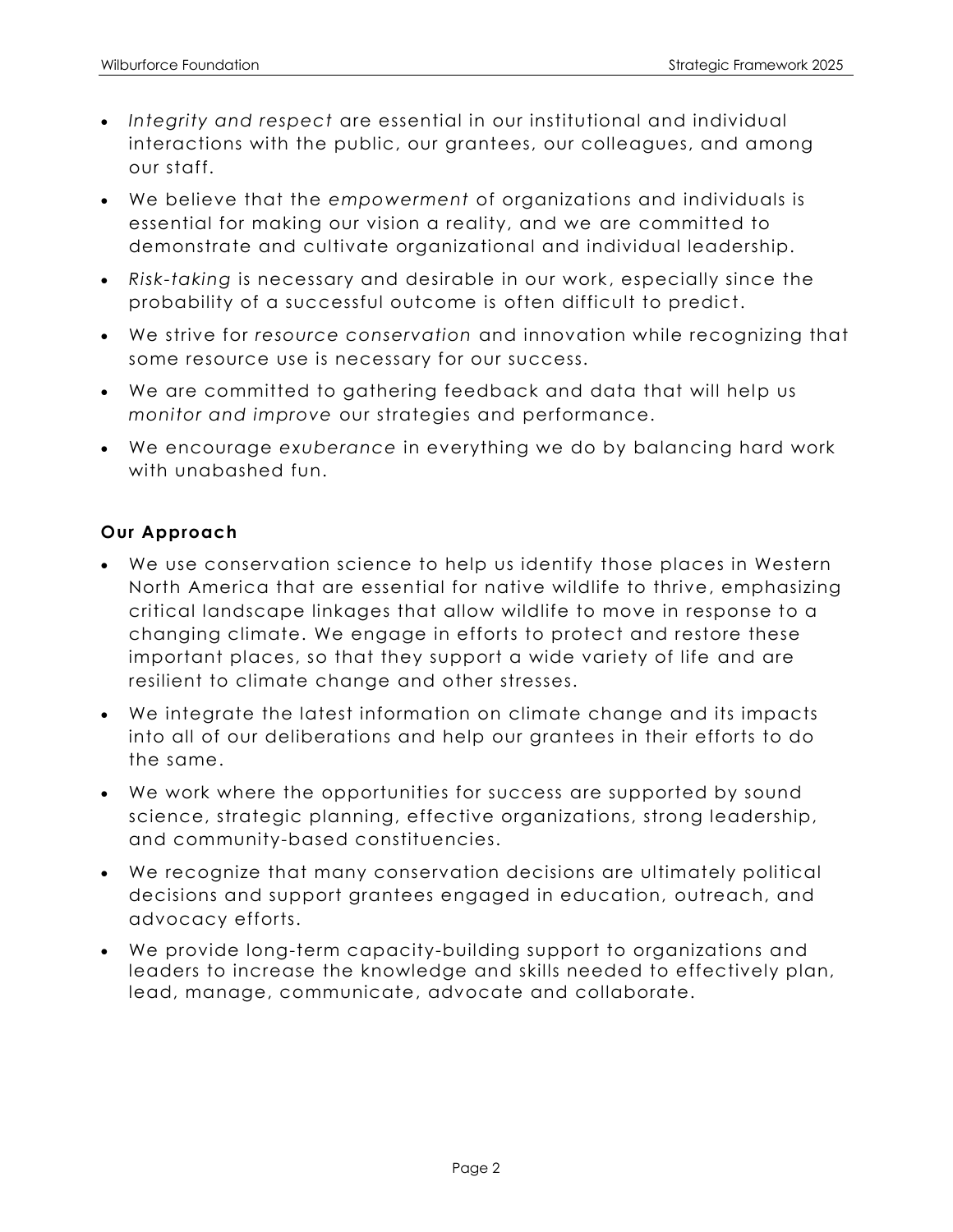## **Our Priority Regions**

Wilburforce has identified priority regions across Western North America that correspond with our focus on networks of connected lands and waters that support vibrant wildlife populations and are resilient to climate change and other stresses. Within these priority regions, we focus our funding based on opportunities and/or threats to the landscape.